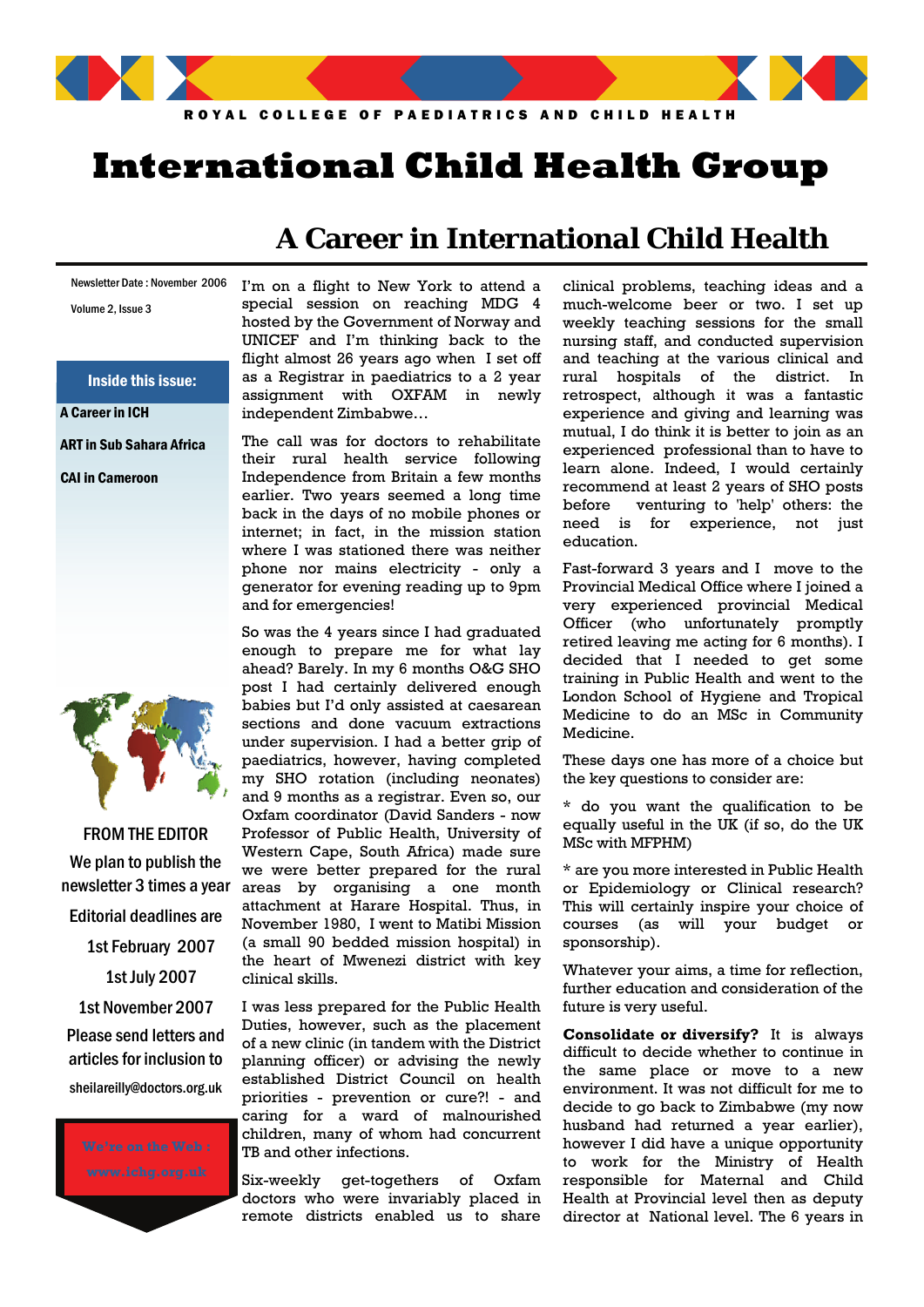these two positions gave me a full understanding of the complexities of delivering Maternal and Child Health Services. I am not sure how easy it is to replicate these experiences, combining supervision of clinical paediatrics and teaching in the district (as I did as a provincial Medical Officer) or the public health at national level with university paediaitrics (as I did when at HQ). Whether obtained through the university, government or NGO, these are certainly the experiences we look for when recruiting.

**"So how can I get to join WHO?"** There are different ways of entering WHO, either as a junior Associate Professional Officer (APO), or as a fully qualified and experienced professional. The APO posts are usually government sponsored and traditionally UK has few of these posts to offer, the Netherlands, Italy, Germany and the Nordic countries also offer opportunities. As an experienced professional you must expect to already have both your paediatric and public health qualifications. For me, it was a combination of luck and good timing. I was initially recruited into WHO by the Zimbabwe country office during the drought emergency of 1992/93, following which I was recruited for the inter-country office covering southern Africa, initially combating the cholera and dysentery epidemics (1993-1996) and subsequently introducing Integrated Management of Childhood Illness (IMCI) into countries of southern Africa (1997- 2000). I was appointed Regional Advisor for IMCI in October 2000 and Director of the department of Child and Adolescent Health and Development in headquarters, Geneva in September 2004.

The WHO Regional office in Africa is bilingual - English and French. Portuguese is spoken by 5 countries and so it is an obvious advantage to speak this as well. For the Americas Region which covers the countries of central and South America, Spanish is a must with Portuguese being an advantage. For the other regional South East Asia, Western Pacific, European and Eastern Mediterranean the official working language is English, but knowledge of one more local languages is certainly an advantage, be it Russian, Arabic or Hindi. Entering medical school today there is less emphasis on having all science 'A' levels, and keeping up one language as an option is thus beneficial to an international career. I only took up French again after schooldays when I was appointed regional advisor - so had a steep learning curve and wished I had paid more attention in school! An elective period in a developing country is a good start, both to see if this is the type of career you would be interested in as well as to gain experience in living and working in a developing country.

On reflection as I was sitting on the airplane to Zimbabwe 26 years ago, did I plan out a career in international child health - no - would I have done anything different? probably not.

#### **Elizabeth Mason**

**Director, Department of Child and Adolescent Health and Development, WHO Geneva** 



# **Paediatric Antiretroviral Therapy in Sub-Saharan Africa in 2006**

In July 2006 I visited the paediatric antiretroviral therapy (ART) clinic in Lesotho. This tiny country has a population of only 2.3 million but the HIV prevalence is 29%. There are 320,000 people including 22,000 children infected with HIV (1). The paediatric ART clinic, at Queen Elizabeth II Hospital is in Maseru, the capital, and was opened one year ago with funding from the Clinton Foundation. Children are reviewed four mornings each week. There are 130 children on ART and 270 under regular follow up, but not yet on therapy. Doses are calculated using weight based dosing charts commonly used in resource constrained settings (for these charts see http:// www.mtctplus.org/). Children on medication are reviewed three monthly for routine bloods and CD4 count; viral loads are unavailable.

Challenges include developing paediatric expertise within the healthcare system. While the clinic has huge experience in terms of numbers of children on ART,

they lack longitudinal experience in terms of having children on therapy over a number of years. Other challenges include the procurement and supply chain of paediatric formulations and the concern over sustainability of funding for paediatric medication. The lack of viral loads makes monitoring and the detection of regime failure difficult while not having proviral DNA, which is required to make the diagnosis of HIV in babies who still have maternal antibodies, adds to the challenge of managing babies. One of the most typical scenarios is treating TB and HIV concurrently, as the drugs used for the former alters the pharmacokinetics of the latter. Another problem is that the first line regime in many countries includes Neviripine which is used in MTCT (Maternal to child transmission) programmes and this can lead to resistance and regime failure in the child. Many children present late; one afternoon we reviewed two children with heart failure secondary to respiratory problems, who subsequently died.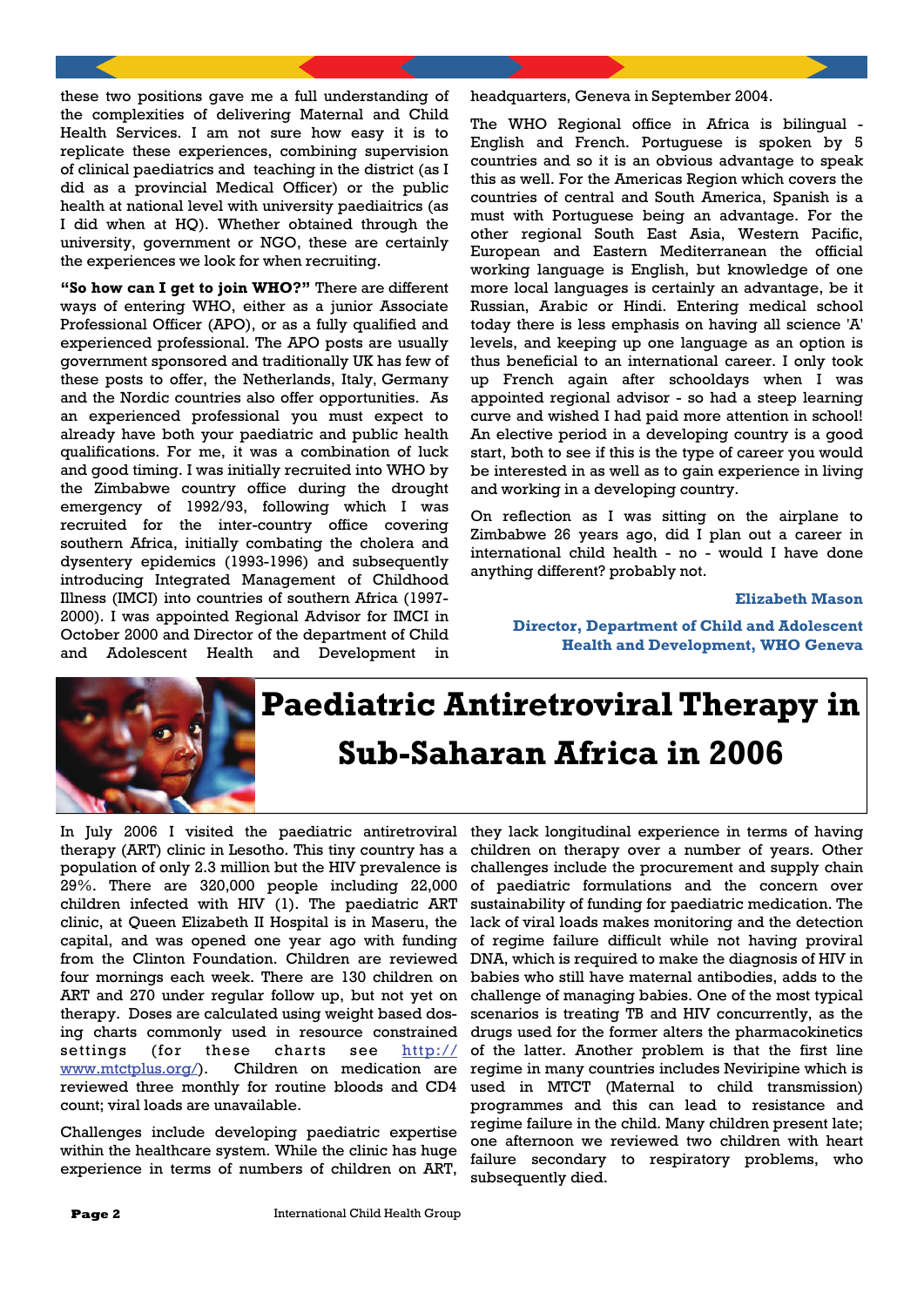### **Support from the UK and US**

The UK umbrella organisation for professionals who care for HIV infected children is the Children's HIV association or CHIVA (http://www.bhiva.org/chiva/). They have been providing training and support for colleagues in KZN in South Africa for the roll out of ART in children.

The Baylor International Paediatric Aids Initiative (http://bayloraids.org/) has opened seven centres of clinical excellence in Africa, including Lesotho. The other centres are in Burkina Faso, Uganda, Tanzania, Malawi, Botswana, and Swaziland. The centre in Lesotho provides outpatient care for 40 children each day. One of the problems encountered by the Baylor centre is the inpatient facilities are not onsite and are not as well resourced as the outpatient facilities.

#### **How many children in Africa are on ART**

UNAIDS estimated that at the end of 2005 there were 800,000 adults and children in Sub Saharan Africa (SSA) on ART. This represents less than 10% of those who need to be on treatment in most SSA countries. MTCT of HIV is very poor in most countries, with less than 5% of pregnant women having access to these services (2), resulting in a high number of vertical transmissions. Infants and young children therefore carry the burden of HIV-related morbidity and mortality. Over 50% of HIV infected children currently die before their 2nd birthday.(2) The number of children <15 living with HIV in SSA is of the order of 2,000,000 (3). The number of these on ART is difficult to estimate. One example is Uganda; the number of children aged 0-14 years living with HIV in Uganda is 84,000 (1) with only 6000 children of these on ART (personnel communication) by mid 2006, or 7.5%. In Lesotho from the above numbers, well under 10% are on ART. The vast majority of infected children in Africa have no access to support or treatment.

Since I last worked in Africa, for Child Advocacy International, http://www.childadvocacyinternational.co.uk, in 2001 with HIV infected children (4), there is a notable difference. Children who once would have died due to HIV infection are now living healthy lives. With the roll out of MTCT and treatment of paediatric HIV hopefully fewer children will need ART and it will be available for all of those who do need it. On the other hand, it must be remembered that deaths due to HIV in children less than five years in SSA represents on average 6% (UNIADS) of total deaths while other common conditions including neonatal causes of death and pneumonia and diarrhoea complicated by malnutrition continue to b the major causes of mortality.



## *Online resources for paediatric HIV in resource limited settings.*

• *Baylor provides excellent training, which is available on their online curriculum (http://bayloraids.org/ curriculum/).*

• *The excellent WHO handbook is available online hospital care for children - Guidelines for the management of common illnesses with limited resources has a chapter on the management of HIV http://www.who.int/child-adolescent-health/ publications/CHILD\_HEALTH/PB.htm.*

• *The WHO 2006 updated HIV guidelines are available at http://www.who.int/hiv/mediacentre/ fs\_2006guidelines\_paediatric/en/index.html*

• *UNICEF/WHO Technical consultation on paediatric ARV formulations – slide presentations are available http://www.who.int/3by5/paediatric/en/ index.html*

• *Treating HIV in paediatrics from AIDSMAP http:// www.aidsmap.com/*

• *Columbia University Mailman School of Public Health http://www.mtctplus.org/ for the paediatric dosing chart for use in resource limited setting see http://www.mtctplus.org/intranet/pdf/ Pediatric\_Dosing\_Guide\_English.pdf*

• *The Handbook on Paediatric AIDS in Africa By the African Network for the Care of Children Affected by AIDS (ANECCA) http://www.fhi.org/en/HIVAIDS/pub/ guide/mans1.htm*

#### **References**

- (1) UNICEF. Monitoring and statistics. http://57 69 14 59/statistics/index\_24183 html 2006 [cited 6 A.D. Jan 6];
- (2) ANECCA. Overview of ANECCA. ANECCA African network for the care of children affected by HIV/ AIDS 2006 [cited 2006 Oct 9];Available from: URL: http://www.anecca.org/
- (3) Neff Walker U. UNICEF/WHO Technical Consultation on Paediatric ARV Formulations;- Predicting the need for ARVs: Global estimates of burden of disease. 2004.
- (4) O'Hare B A M, Venables J, Nalubeg JF, Nakakeeto M, Kibirige M, Southall D P. Home-based care for orphans infected with HIV/AIDS in Uganda. Aids Care 2005;17(4):443-50. Full text at http:// www.caiuk.org/publications/homebasedcare\_uganda.pdf

### **Bernadette O'Hare Consultant Paediatrician Cardiff**

Volume 2, Issue 3 **Page 3**